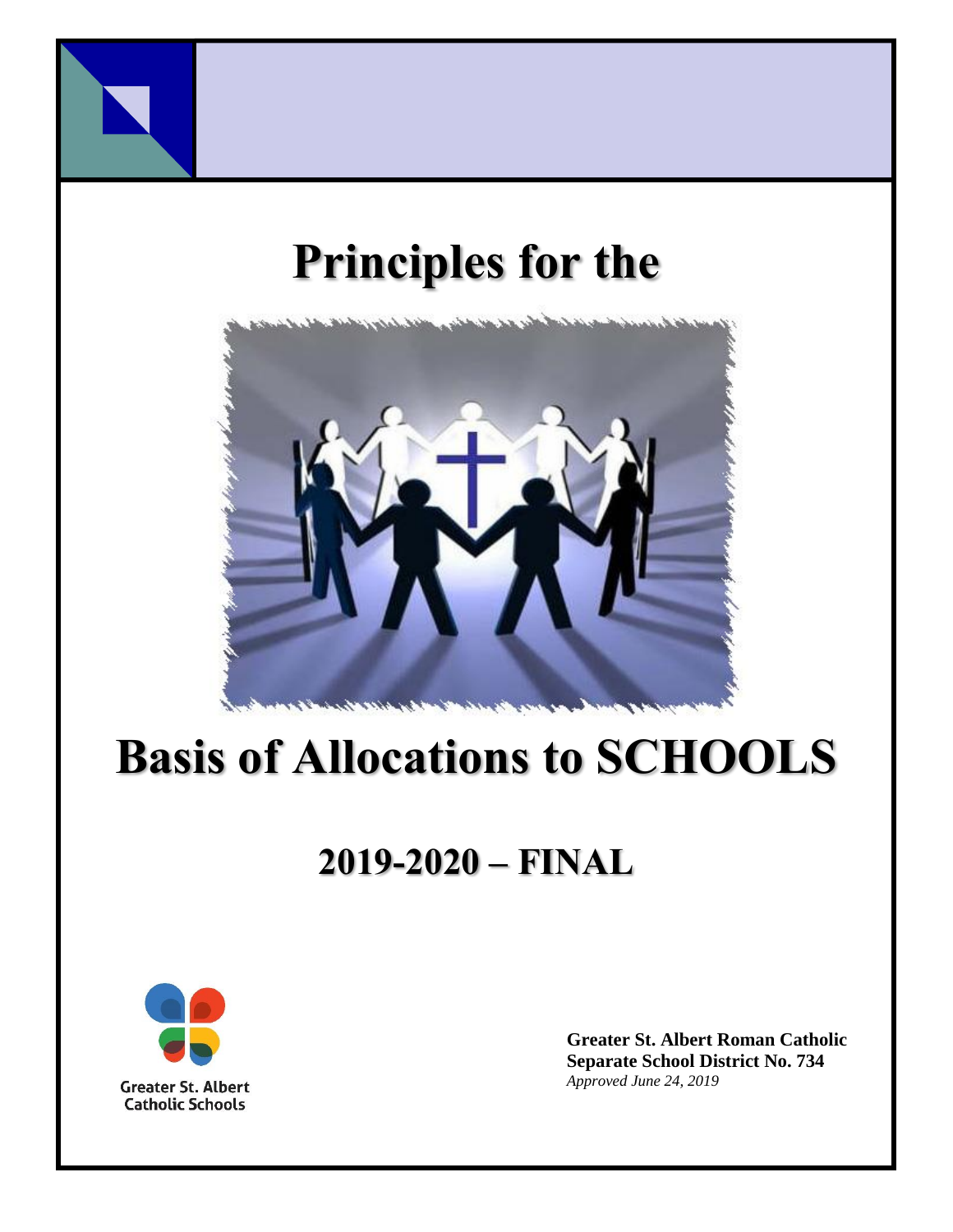$\mathbf{z}$   $\mathbf{z}$ 

 $\mathbf{Z}$   $\mathbf{Z}$ 

# **PRINCIPLES FOR THE BASIS OF ALLOCATIONS**

 $\mathbf{z}$ 

The Principles for the Basis of Allocations flow from the foundational statements of the District and are grounded in the Catholic understanding of the common good. The three essential components of the common good are subsidiarity, solidarity, and socialization. By subsidiarity, it is understood that decisions are best made by those persons closest to the source where such decisions will be applied. However, while the Principles acknowledge the benefit of site-based management, they also honor the need for solidarity among our schools, assuming that all areas of financial allocation in the District have a shared role in serving the needs of students. Finally, socialization is deemed to be the value that bridges the two previous components together. It assumes that all who work on behalf of students must be active in demonstrating behaviors that support each other with respect to the interdependent nature of everyone working for the needs of all students. Consequently, from time-to-time, adjustments to the student-based and the District's budgets may be required to facilitate prudent fiscal stewardship of the District.

#### $\mathbf{z}$   $\mathbf{z}$

#### **OVERALL BUDGET PRINCIPLES**

All Schools and Departments will:

- Be responsive to programming needs that enable students to meet the Standards of Education prescribed by the Minister of Education
- Ensure that K-12 Religious Education may be part of a student's program plan, to thrive both intellectually and spiritually
- Develop program plans and pedagogy that places students in the center and in charge of the learning process
- Continue efforts to transition away from a traditional library toward a learning commons environment which promotes an inclusive, flexible, learner-centered, physical and/or virtual space for collaboration, inquiry, imagination and play to expand and deepen learning for individual students and groups
- Deploy technology supporting pedagogy that improves learning for all students
- Support targeted and specific intervention plans for indigenous learners with the differentiated grant dollars provided for this purpose
- Further "best practices" and efficiencies in achieving outcomes so that optimal service can be provided to all students
- Provide for efficiencies outside of the classroom, when possible (without impact to the classroom); maintaining staff in classrooms as a priority
- Support learning environments that are safe, happy, and healthy so students can learn, live fully, and serve others

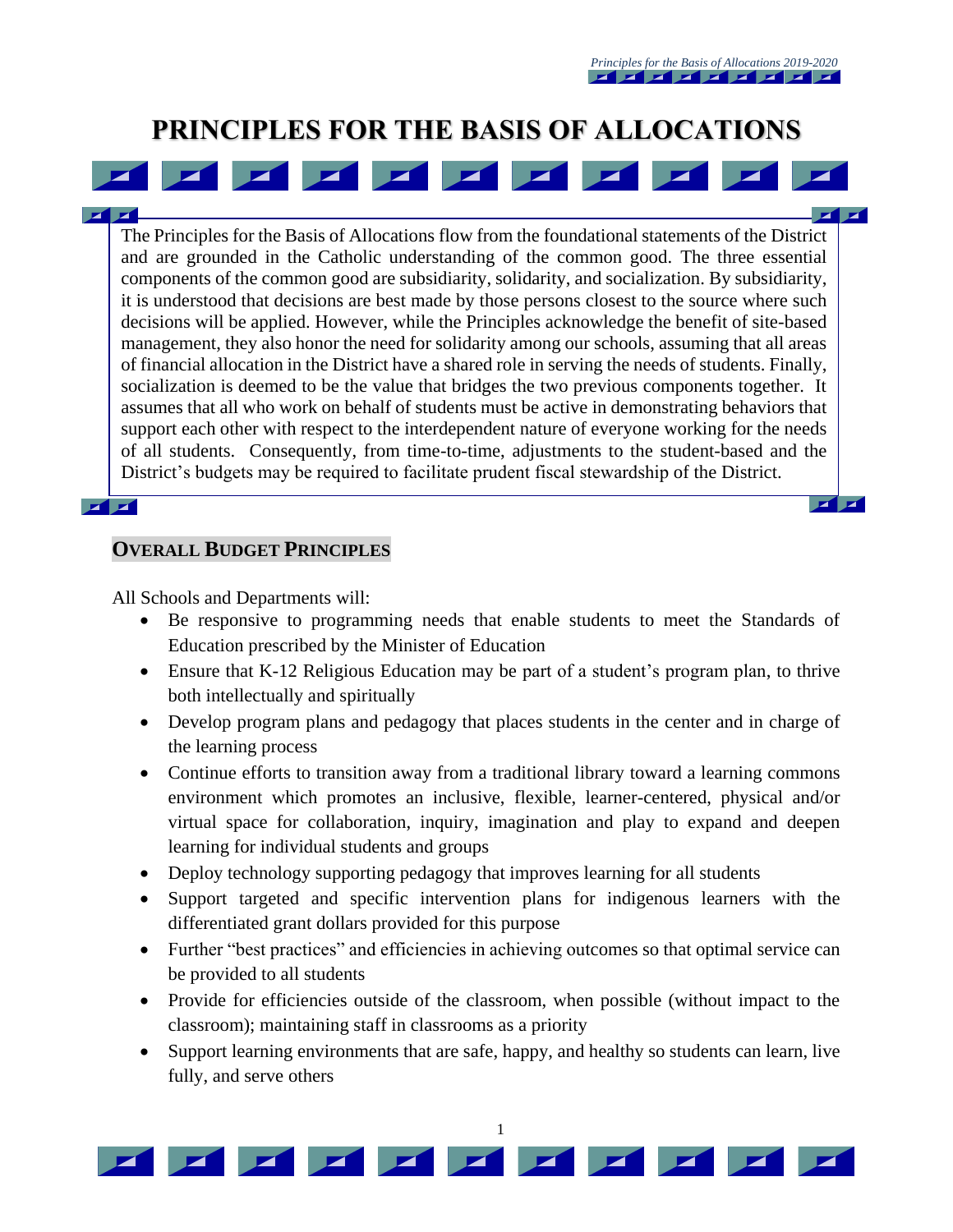• Continue to build capacity of staff to assist the principal in furthering the faith and instructional leadership priorities of the District.

#### **BUDGET PROCESS AND THE DETERMINATION OF ALLOCATIONS BY ENVELOPE**

- The Board of Trustees is responsible for the success of all students on an equitable basis. Each site shall deploy its resources based on a strategy that best suits its school community through the development of an Organizing for Learning Plan for the purposes of identification of staffing needs.
- The District's annual budget process for the next school year begins in November of each year with confirmation of the current year's funding, which will be used as a comparison to the estimated revenues anticipated for the following year with NO increase in rates.

All expected funding is categorized into 3 basic areas:

- 1. Targeted Funding, with specific reporting requirements and not directly available for general instruction such as:
	- Program Unit Funding
	- **External Services**
	- **•** Donations specific to School Generated Funds
	- Secondments (placement of staff with external agencies)
- 2. Other Funding, directed to specific areas such as:
	- Operations and Maintenance / Capital Allocations
	- **Transportation**
	- Governance and Administration
	- Other Specific Amounts for Instruction (i.e. Home Education, English as a Second Language, FMNI, One-time Grants, Federal Funding, and any other instructional or supplemental funds that will be allocated outside the classroom funding allocation model, according to need).

All areas served by funds in these categories are expected to have balanced budgets (Revenues less 3.6% = Expenditures)

- 3. K-12 Instruction to Schools funds available for directly funding the classroom that include the following:
	- Basic Instruction Rate  $(K-9)$
	- Class Size Base Rate  $(K-3)$
	- Earned Credit Enrollment Units (CEU's) Tiers 1-4 (10-12)
	- High School Flexible Funding (three-year average)
	- Socio-Economic Status Rate

Enrolment projections are developed by the Secretary-Treasurer in conjunction with Principals, including the application of average entrance and retention rates to specific programs for planning purposes. Initial projections are conservative and based on the last three to five year average enrolment in Kindergarten and the roll-over of all other grades.

2

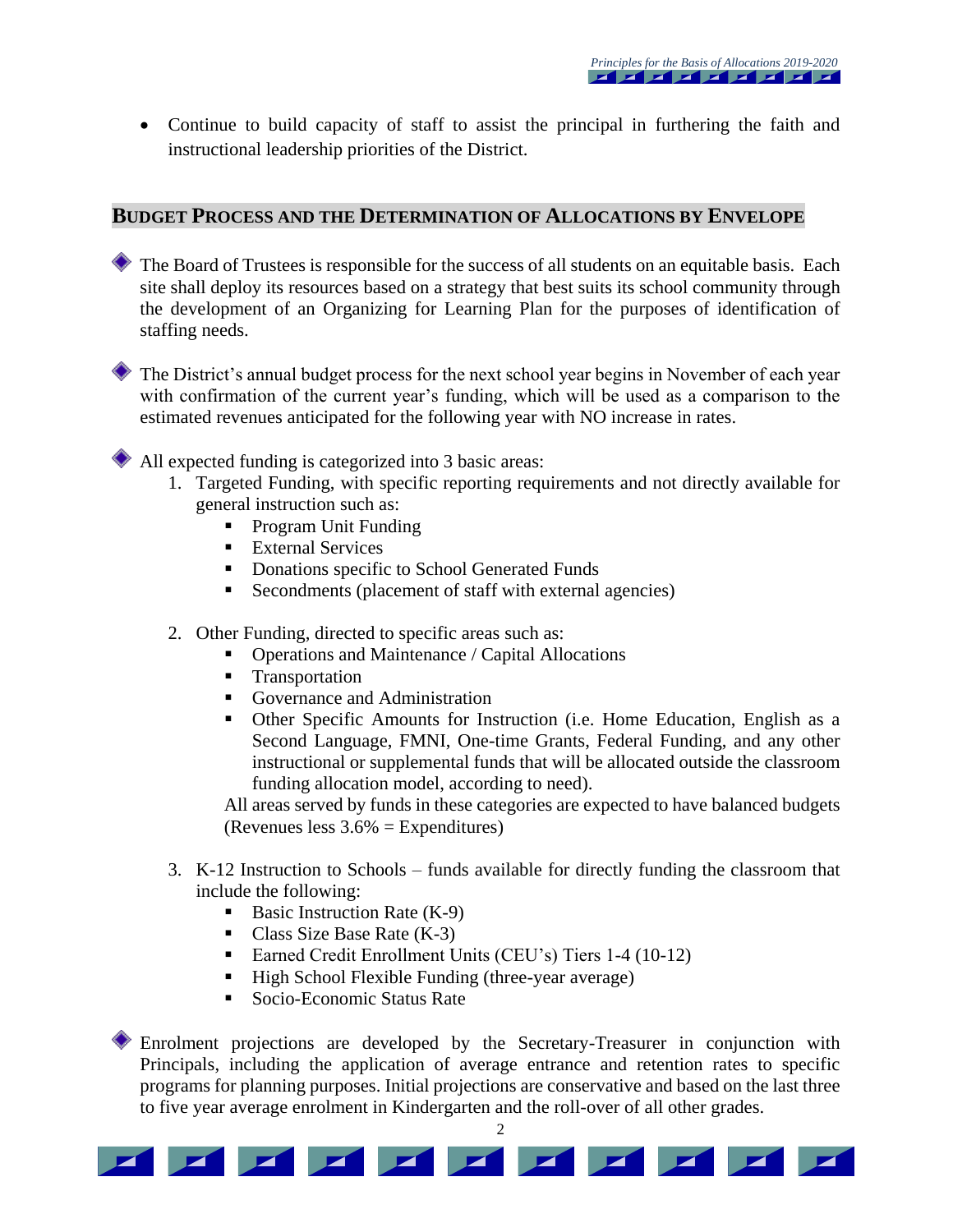These conservative projections are forwarded to schools for comment, and adjusted if necessary, for budget purposes.

Funding for staffing is held centrally at the district level.

Funding for supplies and services is provided directly to school sites for management by the School Principal.

Selected costs are managed at the central level, through program budgets, to benefit all students as outlined in the Centralized Needs Addendum on page 12.

#### **STUDENT-BASED DECISION MAKING**

Each site Principal shall deploy assigned Allocations (either an FTE for staff or funding for supplies and services) based on a strategy that best suits its school community, keeping in mind the following:

a) Student-based decision making is defined as a process for allowing appropriate responsibility and accountability for decisions to the stakeholders at the school level. The concept of student-based decision making is based on a strategy that those most closely connected with the education of children are capable, can be trusted and are ultimately responsible for making decisions that affect the school lives of students. The process of bringing together all stakeholders, staff, students, parents, church, and community members should have the effect of releasing the boundless energy, dedication and creativity of those people who function closest to the implementation of the learning and teaching process.

The District believes that given an appropriate level of authority and resources, student-based decision making will enhance student achievement and increase the effectiveness and efficiency of the delivery of the school's instructional program.

#### **IMPLEMENTATION OF STUDENT-BASED DECISION MAKING**

The implementation of student-based decision making requires the sites to meet the following legal conditions:

- a) Provincial statutes and regulations;
- b) School board policies and administrative procedures;
- c) All contracts and terms of employment; and
- d) School board resolutions

The Principal of the school shall be responsible and accountable to the Superintendent for the implementation of student-based decision making at the school level.

3

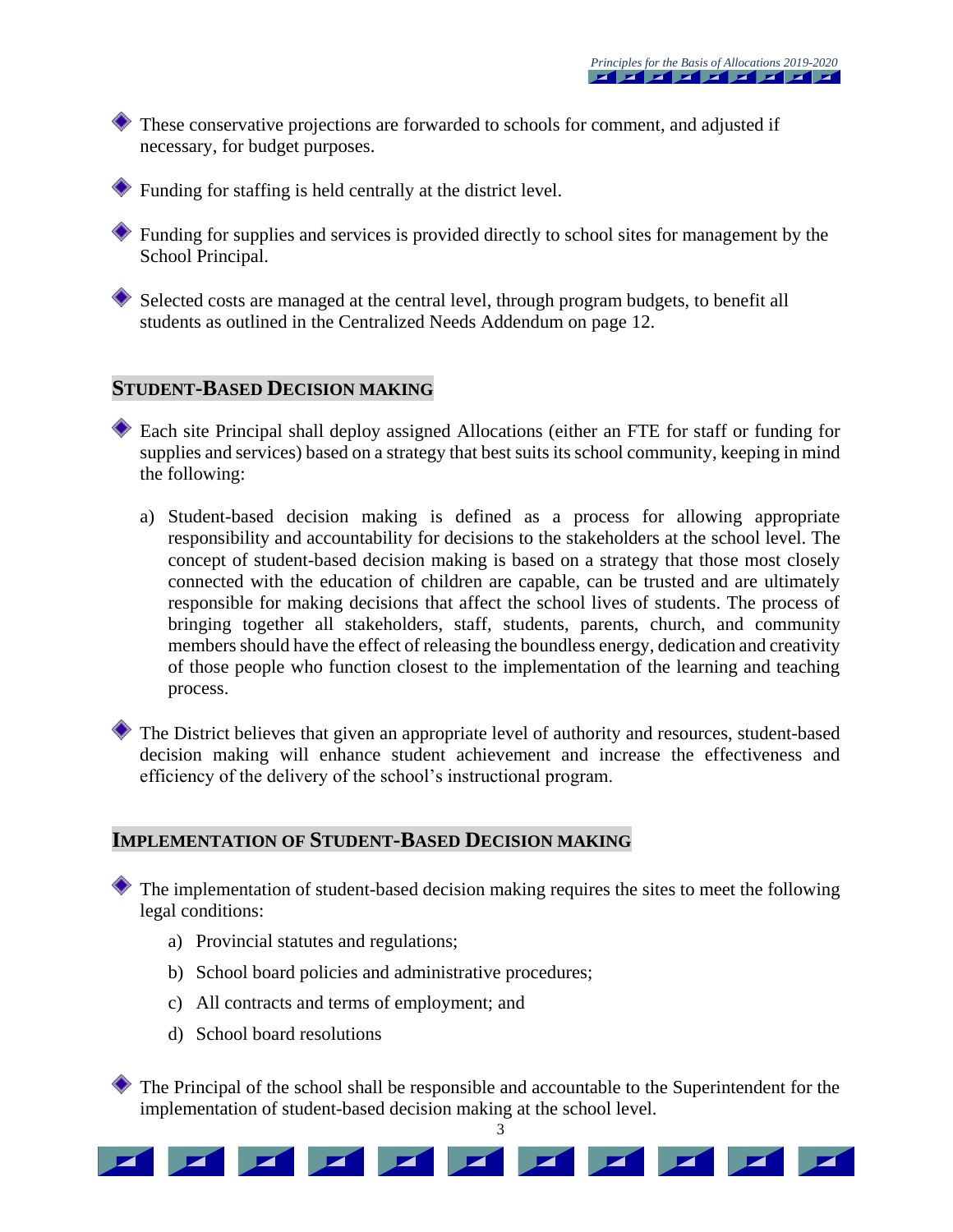#### **STUDENT-BASED BUDGET ALLOCATIONS**

- All site Principals will play a key role in determining the staffing requirements at their sites, but the funding for staffing will remain in a central fund for monitoring purposes. FTE staffing allocations will be provided as follows:
	- a) To elementary, middle years, junior, and senior high school sites, based on Board approved class size standards for Kindergarten to Grade 12. Funding will remain at the District level while the allocations to schools will be based on full-time equivalent (FTE) teachers required to achieve the class size standard at each grade level according to established average teacher salary, as determined by the Finance Department from year to year.

Site-based budgets for all schools will be limited to supplies and services and the following procedures will aid in transparency and accountability:

- a) The primary collection site for all enrolments will be MyBudgetFile (MBF). Prior to budget preparation for the upcoming year, a planning budget is made available to schools in the spring, prior to the school year, with specific directions provided by the Secretary-Treasurer.
- b) The specified MBF budget will be closed according to established timelines to maintain the information and support the Budget submission to Alberta Education. Subsequent working budgets will be made available thereafter for school input, from time to time.
- c) The student-based operating supplies and services budget is based on actual enrolments confirmed by the school on September  $30<sup>th</sup>$  of each school year. The budget will be closed in mid-October and remain closed for the duration of the semester. A final budget will be available in mid-February for updating.
- d) The final student-based budget will be available in mid-February, and remain open to allow ample time for schools and District office to finalize details. This budget will confirm results and include minor adjustments necessary. Any adjustments after closing will be reflected in the variance between budget and actual results.
- Independent iLRN Centres will exist at SACHS and MCHS, while ESSMY may be part of St. Gabriel High School. This model may be modified, as required, by the Secretary Treasurer and any modifications shall be reported to the Board.

#### **SCHOOL ALLOCATION MODEL**

The monitoring of funding for all diverse needs staff (certified and support) will remain under the direction of the Assistant Superintendent of Learning Services or designate to provide consistency of programming and services in all schools. Funding for this purpose will consist of the Inclusive Education Grant received from Alberta Education as per the District's Profile

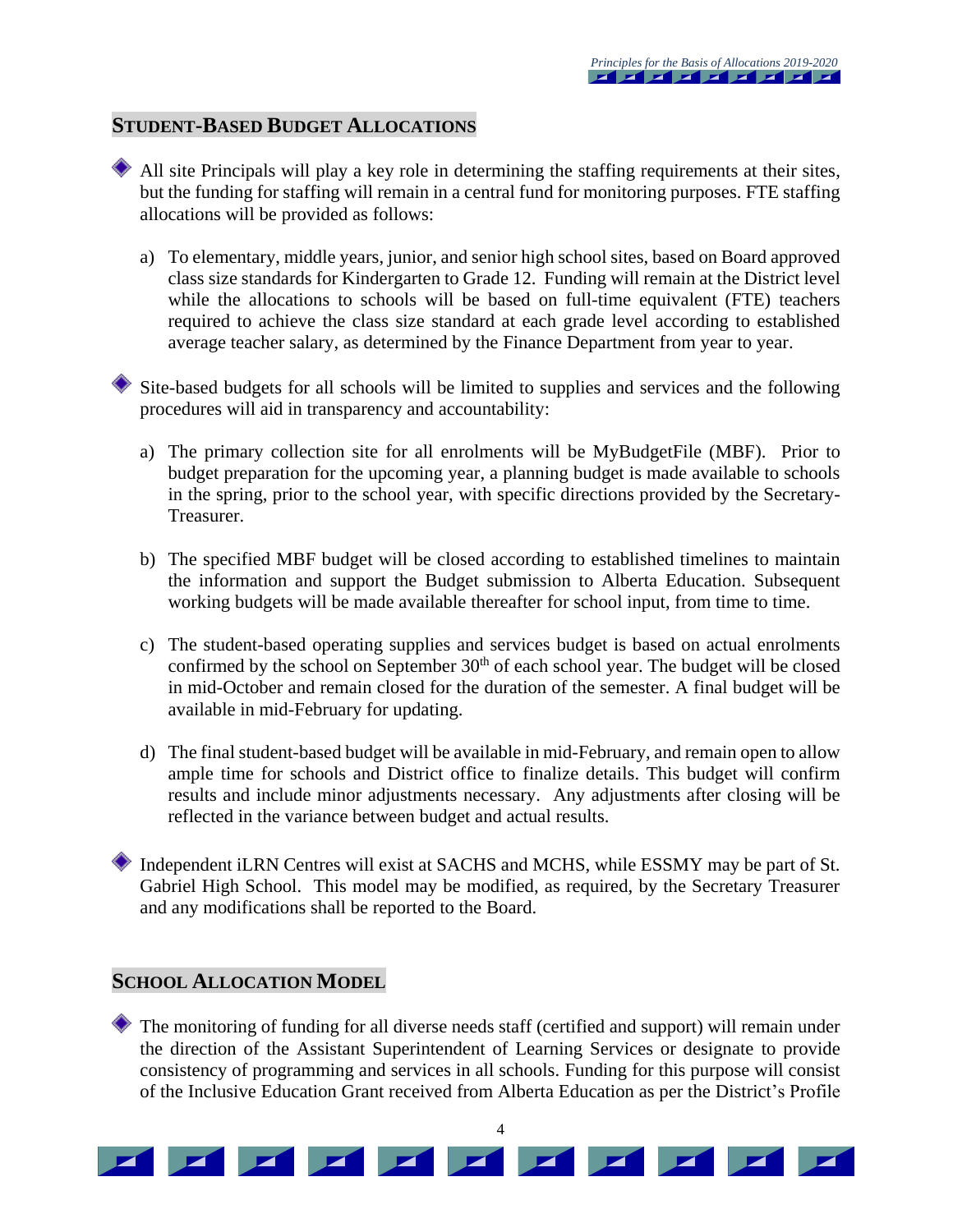and any further funding made available to the central diverse needs pool at a rate per FTE as specified in the addendum.

- Initial FTE allocations for staff will be based on enrollments confirmed on September 30<sup>th</sup>. The final FTE Allocations will be based on the Organizing for Learning Plan submitted, reviewed, and approved.
	- a) For FTE allocation purposes only, St. Albert Catholic High School (SACHS), Morinville Community High School (MCHS), École Secondaire Ste. Marguerite d'Youville (ESSMY) will all be designated as a high school. Teacher preparation time for both junior (grade 7-9) and senior (grades 10-12) components that exist at a school will be allocated preparation time at 12.5% to recognize the staffing of the entire school is in accordance with 1,000 hours of annual instruction.
	- b) The FTE allocation for certificated staff (K to 12) will be based on the latest District average teacher salary and benefit cost, times the required teacher FTE determined by the application of the Board approved class size standard to the grade population, as directed by the Assistant Superintendent in consultation with school administration. The FTE allocation for certificated staff is a number rather than a dollar value. The certificated staff allocation (K to 12) will also include the actual amount of any contractual certified allowances for the Principal, the Vice-Principal, and any eligible Religious Studies teachers. All other allowances are considered site-based decisions and must be funded from all other allocations. The District average for teacher salary and benefits may be modified from time to time, as necessary, to reflect negotiated increases. The Board approved class size standard is outlined below, but may be modified as necessary, by a Board Motion.

| ECS to Grade 3           | 21.5 students |
|--------------------------|---------------|
| $\bullet$ Grade 4 to 6   | 26.5 students |
| $\bullet$ Grade 7 to 9   | 28.0 students |
| $\bullet$ Grade 10 to 12 | 31.5 students |

c) All sites will receive an FTE allocation for school based administration, as part of their certified FTE, based on the following schedule:

| $\bullet$ 0 – 400 | 1.5 FTE |
|-------------------|---------|
| $\bullet$ 401-700 | 2.0 FTE |
| $\bullet$ 701 +   | 2.5 FTE |

- d) All sites will receive an allocation of 0.2 FTE for Pedagogy and Technology as part of the Funded FTE Rate for their Certified Allocation.
- e) All sites will receive an allocation of 0.1 FTE for Chaplaincy as part of the Funded FTE Rate for their Certified Allocation.

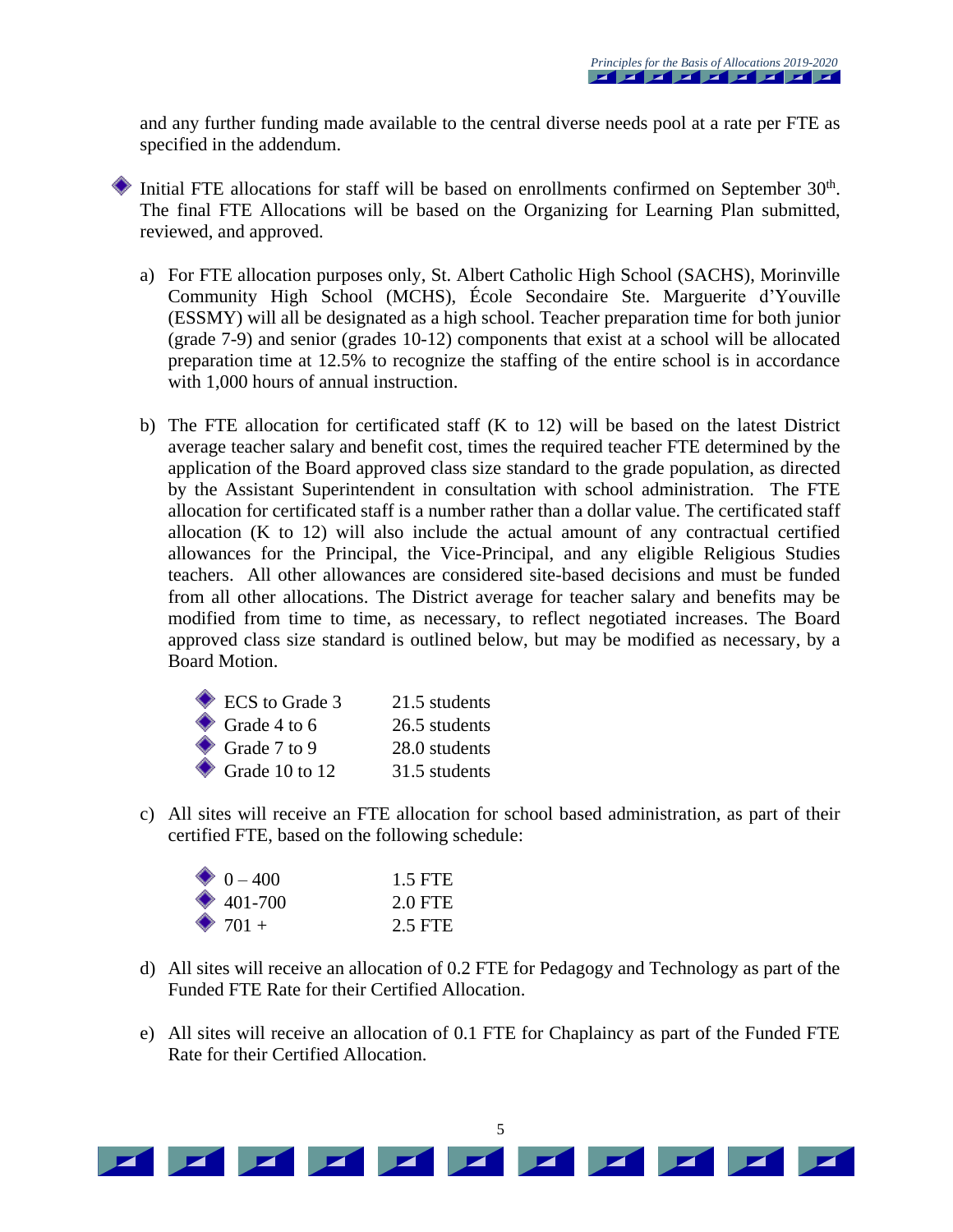- f) All sites will receive an allocation for  $a$  Learning Commons personnel, based on a percentage of the established Teacher Average Salary & Benefit amount as specified in the addendum. Sites will have flexibility in the deployment of their funding so the needs of their school community are addressed in the most appropriate manner. It is the responsibility of the Principal to ensure a minimum of 50% of the allocation is used for personnel in the Learning Commons. A Library Technician or a Teacher may fill the position(s). Any funding not used to fund the Learning Commons position(s) will be available to the school for supplies & services or supplemental personnel (either certified or support).
- g) All sites will receive an allocation for secretarial support, based on the current grid maximum (average for SOS I & SOS II) and 10.5 months, including benefits  $@$  30%:

| $\bullet$ 0-400   | $1.5$ FTF |
|-------------------|-----------|
| $\bullet$ 401-600 | 2.0 FTE   |
| $\bullet$ 601-800 | 2.5 FTF   |
| $\otimes$ 800+    | $3.0$ FTF |

- h) All high school sites will receive an allocation for a Business Manager, based on the current grid maximum for 10 months, including benefits @ 30%. It is up to site administration to deploy the allocation as is best suited to the school community.
- i) All sites will receive an allocation for supplies and services distributed on a per student basis, specified in the addendum.
- j) All French Immersion sites (École Father Jan, École Marie Poburan, École Georges H. Primeau, École Notre Dame, École Secondaire Ste. Marguerite d'Youville, St. Albert Catholic High School, and Morinville Community High School) will receive an allocation for resources distributed at the rate specified in the addendum per each "French" Grade 1- 12 student.
- k) All dual track French Immersion sites (École Notre Dame, École Georges H. Primeau, MCHS, and SACHS) will receive an FTE allocation per grade level as specified in the addendum.
- l) All school sites will have access to a contingency fund to support and/or supplement the FTE allocation provided through the Basis of Allocations to Schools process, should the process be inadequate for any school community. The value of the contingency fund may vary from year to year. The Board of Trustees will set contingency FTE during the preliminary budget review process. Available contingency will be provided to schools on a highest to lowest need basis through a collaborative process involving Learning Services, Human Resources, the Secretary Treasurer, and the school. When requesting access to contingency the Principal must submit the Organizing for Learning Plan for review, an outline of the shortfall in FTE and the impact on the school community, along with an explanation of how the contingency will improve the student experience.

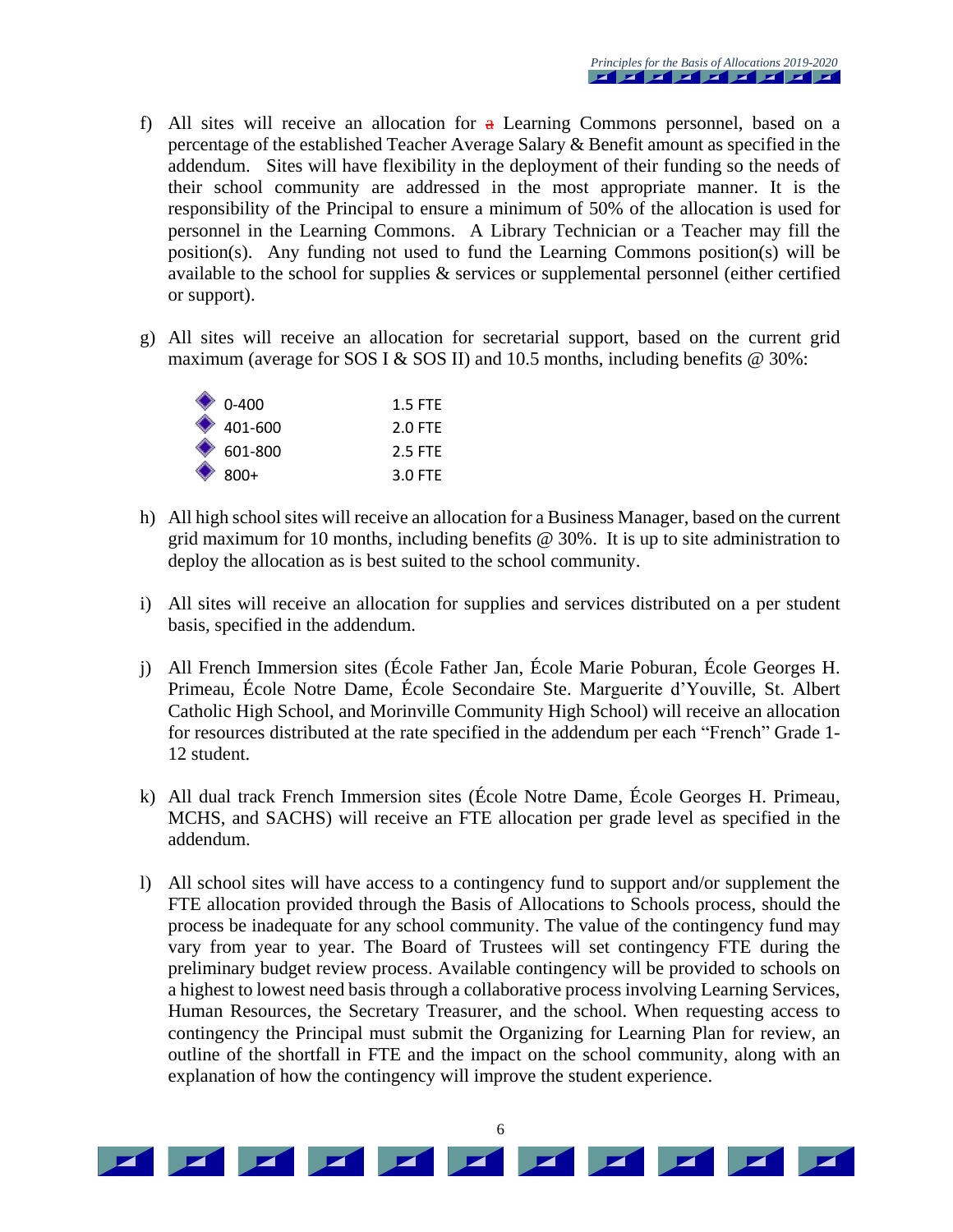- m) All school budget sites will be required to submit a balanced budget. Exceptions must be approved in writing by the Secretary-Treasurer.
- n) Any site "operating surplus" will be automatically applied to offset any other District deficit before being considered for contribution to the accumulated operating reserves.
- o) Any site "operating deficit" must be covered by available school generated funds, as determined collaboratively between school administration and the Finance Department. If available funds are not sufficient to cover the "operating deficit", the remaining amount will be automatically applied to the following school year as a reduction to the subsequent year's available allocations.

### **SCHOOL GENERATED FUNDS**

School Generated Funds (SGF) are funds raised by activities that come under the control and responsibility of school management (usually the principal and/or those reporting to him/her). It is the responsibility of District Office to develop, maintain, and oversee adherence to appropriate policies and procedures to ensure monies related to SGF are received, receipted, recorded and safeguarded and that proper records are maintained.

The two types of revenue that are collected at the school level are classified as follows:

- 1. Funds collected at the school and expended at the District level
- 2. Funds collected at the school and expended at the school level

Monies collected at the school level, for instructional purposes, such as lunch program fees and any other fees for sales of goods or supplies are remitted to District Office, added to the school's Instructional Materials (IM) budget and deployed accordingly on the purpose for which they were intended.

Monies collected and retained at the school, such as yearbook sales, graduation fees, field trips and monies received from *unincorporated* parent advisory groups. These types of fees will fall into two categories, some for an intended purpose that will be remitted to District Office and added to the school's Instructional Materials (IM) budget by mid-June of each year, and those with external restrictions, which will remain in the school account and carry-over to the next year.

All EXTERNALLY RESTRICTED funds require supporting documentation on file at the school, with scanned copies forwarded to the Finance Department. Documentation must include the initial letter to the relevant stakeholders, outlining the means to collect funds, what the funds are to be used for, and the specific intention for any surplus funds as well as subsequent correspondence, and/or any newsletters used to communicate that information. If tickets are provided, use of targeted and surplus funds must be identified on the back of the ticket.

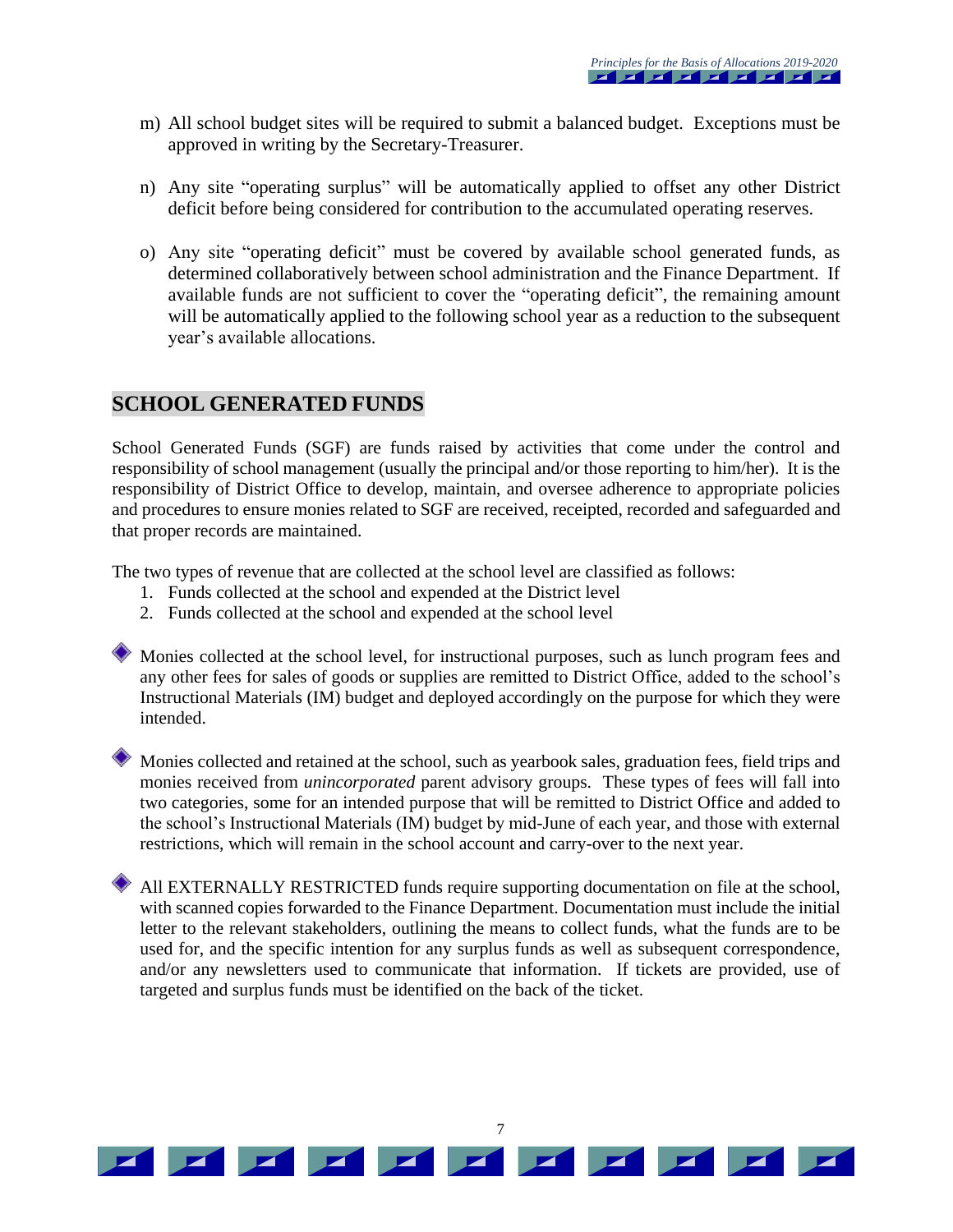#### **FEES**

Board directed fees for ECS and Learning Resources have been eliminated since 2017-2018 and replaced by specific funding from Alberta Education. The Government funds will be applied to General Revenue for the District as part of the funding source of the Student Supplies and Services Allocation. See the attached addendum for rates. *Bill 1 – An Act to Reduce School Fees*, came into effect for 2017-18 and through the new School Fees and Costs Regulation, parents will no longer be charged fees for textbooks; workbooks; photocopying and printing; or paper. In addition, all remaining fees must meet several criteria, including being clearly expressed in a board's fee schedule, as well as being connected to a specific good or service. Therefore, common or generic fees—often previously referred to, among other titles, as instructional fees, instructional materials, or basic fees—can no longer be charged.

The out-of-province annual tuition fees are determined by the Secretary-Treasurer, approved by the Board, and specified in the attached addendum. All out-of-province tuition fees must be administered through the Finance Department at District Office by September 30<sup>th</sup> of each year and are subject to the withholding of 3.6% for District administration.

All school based fees must be provided for input by the parent community and discussed at a school council meeting prior to March 1<sup>st</sup> of the school year, prior to the school year in which the fee becomes effective. Evidence of discussion, by way of a meeting date, must be provided to the Secretary-Treasurer on an annual basis, no later than April 1<sup>st</sup> of the school year, prior to the school year in which the fee becomes effective. Any change in fees must be substantiated by a demonstrated need, clearly outlined in writing, and approved by the Secretary Treasurer prior to presentation to the Board for approval. The Board of Trustees will make the final approval on all Fees.

A summary of all school based fees in support of the general curriculum must be submitted to the Secretary-Treasurer by April 1<sup>st</sup> and may be presented to the Council of Councils for consultation and input between April  $15<sup>th</sup>$  and May  $15<sup>th</sup>$ , should significant changes be present, prior to consideration by the Board. Once opportunity for parental input has been provided for and received, a school-by-school fee schedule along with a summary schedule will be presented to the Board for approval each year by May  $31<sup>st</sup>$  (or at the last meeting of the month in which the budget must be approved) prior to the start of the school year in which they apply. School-based Fees must not be assessed by schools until approval by the Board is granted. A fee increase of 5% or more, from the previous year, requires Ministerial Approval (unless otherwise directed).

All extra-curricular fees, such as athletic team fees, should be communicated to parents and should be limited to operating expenses for the current season of the team. All fees will be shared with the school administration and forwarded to the Secretary-Treasurer as soon as they are set in any given school year. This information will be shared with the Board, as it becomes available.

All fees to be charged in a given school year, regardless of when they are actually assessed, must appear on the fee schedule to be approved by the Board, no later than the last meeting of

8

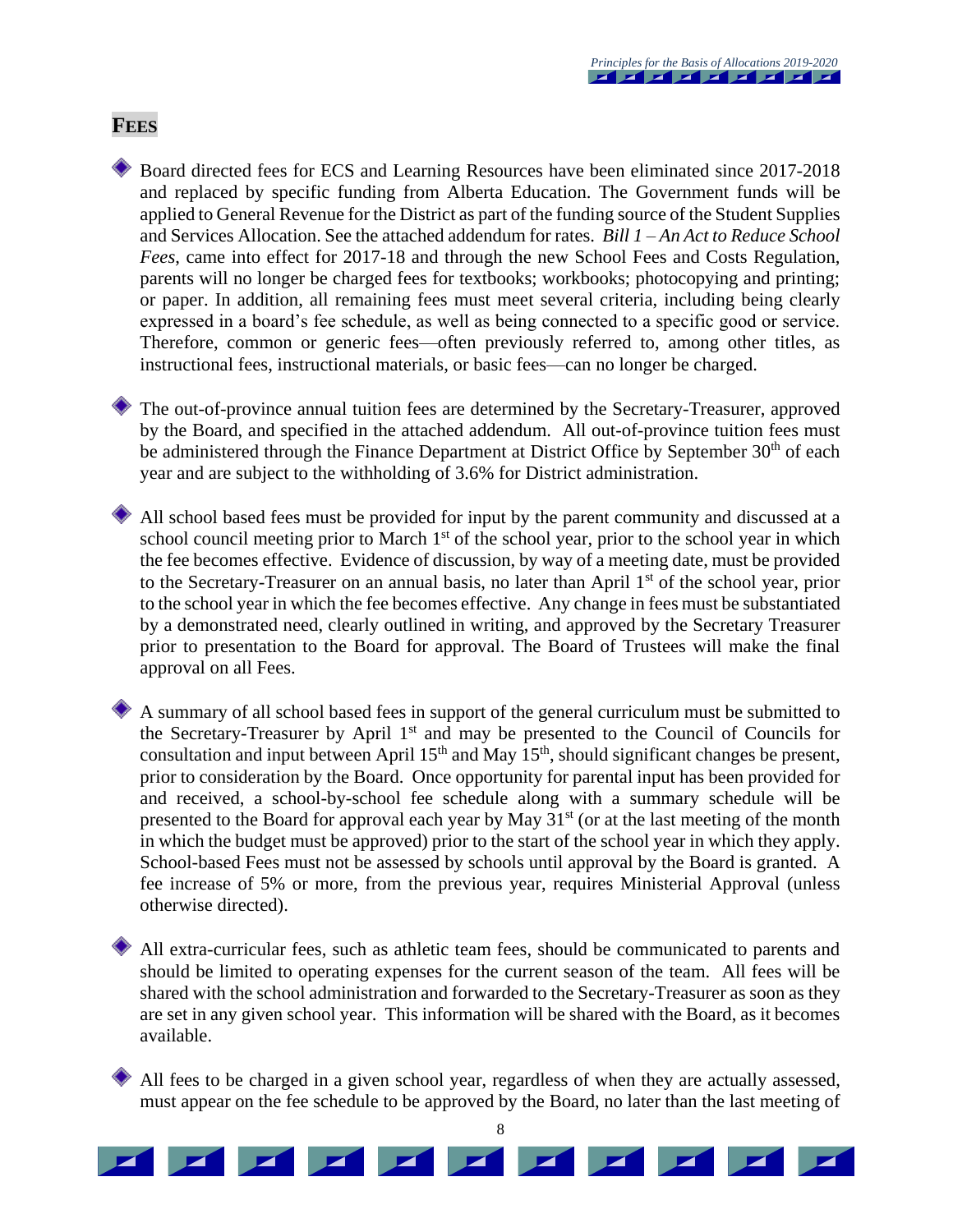the month in which the District Budget is to be approved. If the fees are not listed on the fee schedule approved by the Board, they shall not be charged at any time in that school year. A fee schedule, indicating the MAXIMUM per student fee to be charged during any given school year shall be posted both on the school website and the district website.

#### **OTHER FUNDING**

Guiding Principles for District funded programming such as, but not limited to, the District Catholic Dimension Fund (Youth Ministry), International Baccalaureate Program (IB), Advanced Placement (AP), Learning Through the Arts Program (LTTA), Dual Credit Courses, etc. must meet the following criteria:

- a) The program or initiative must be supportive of the foundational statements (mission, values and vision) of Greater St. Albert Catholic Schools.
- b) The primary benefactors of the program or initiative must be the students of Greater St. Albert Catholic Schools.
- c) The program or initiative is not financially sustainable by a school within the *Principles of the Basis of Allocations to Schools*, as revised from year to year. As a result, consideration may be given under District funded programming to cover costs such as external licensing, exam fees, and/or certification obligations.
- d) The program or initiative is not part of the funded core and optional curricula of Alberta Education.
- e) The program or initiative may be established by a directive of the Board of Trustees.
- f) The program or initiative must serve the common good of the District, even though it may be location specific.
- g) The program or initiative advances the Three-Year Education Plan of the District, for example, faith formation, special needs programming, gifted education, language learning, and distributed learning.
- h) Consideration will be given to programs or initiatives that were implemented prior to the determination of the guiding principles and for which the cessation of such programs or initiatives is likely to cause irreparable harm to the integrity of Greater St. Albert Catholic Schools.

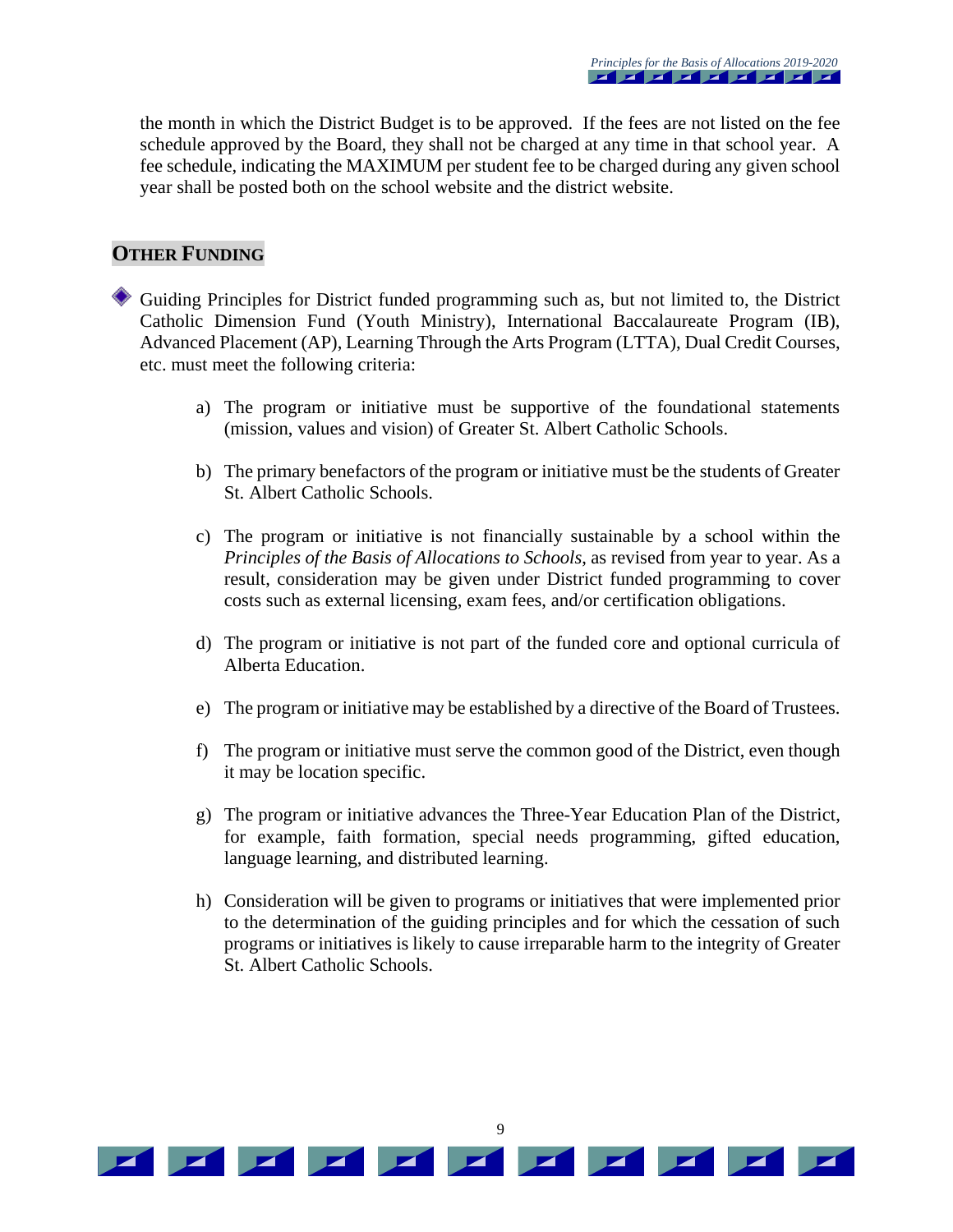| <b>Description</b>                            | 2019-20     |  |
|-----------------------------------------------|-------------|--|
|                                               |             |  |
| <b>ECS</b> Fees                               | \$0.00      |  |
|                                               |             |  |
| <b>Learning Resource Fee</b>                  |             |  |
| (formerly known as Textbook Rental Fee)       |             |  |
| <b>Grade 1 - 6</b>                            | \$0.00      |  |
| <b>Grade 7 - 9</b>                            | \$0.00      |  |
| Grade 10 - 12                                 | \$0.00      |  |
|                                               |             |  |
| <b>Out-of-Province Tuition Fees per annum</b> |             |  |
| (may be pro-rated monthly)                    |             |  |
| <b>Grade 1 - 12</b>                           | \$10,750.00 |  |
|                                               |             |  |

# *2019-2020 Fees Addendum*

As a result of *Bill 1 – An Act to Reduce School Fees,* which came into force for 2017-18*,* Boards are no longer able to charge any fees or costs for textbooks, workbooks or photocopying, printing or paper supplies for students funded by Alberta Education.

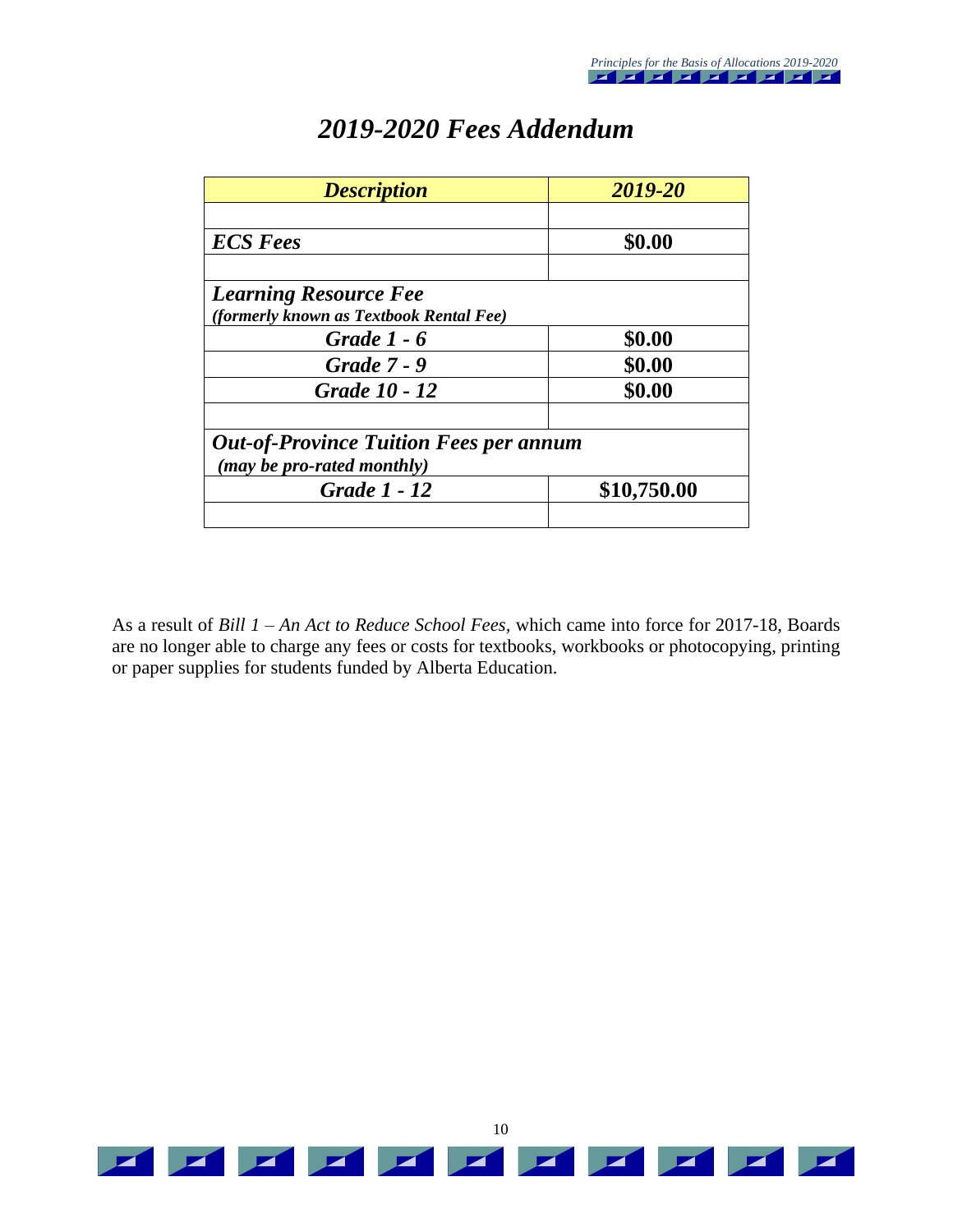| <b>Description</b>                                                                                                              | 2019-20              |  |
|---------------------------------------------------------------------------------------------------------------------------------|----------------------|--|
|                                                                                                                                 |                      |  |
| <b>Board Approved Class Size Standard</b>                                                                                       |                      |  |
| $\textit{ECS}-\textit{Grade}$ 3                                                                                                 | 21.5                 |  |
| Grade 4 – Grade 6                                                                                                               | 26.5                 |  |
| Grade 7 - Grade 9                                                                                                               | <b>28.0</b>          |  |
| Grade 10 – Grade 12                                                                                                             | 31.5                 |  |
| <b>Supplies &amp; Services Allocation Rate</b>                                                                                  |                      |  |
| <b>ECS</b> (per student)                                                                                                        | \$115                |  |
| <b>Grade 1 - 6</b>                                                                                                              | \$175                |  |
| <b>Grade 7 - 12</b>                                                                                                             | \$225                |  |
|                                                                                                                                 |                      |  |
| <b>French Immersion Resource Allocation</b>                                                                                     | \$50                 |  |
| <i>(per student: Grade 1-12)</i>                                                                                                |                      |  |
|                                                                                                                                 |                      |  |
| <b>Dual Track Grade Level FTE Allocation</b>                                                                                    | .15 FTE per grade    |  |
| <b>District Funded Programming (IB &amp; New</b><br>Programs)                                                                   | \$100,000            |  |
| Fund For Professional Development, Licensing Fees, additional<br>$assessment$ etc. $-$ to be shared among schools, as assigned. |                      |  |
| Average Teacher Salary & Benefit Allocation<br>(subject to change on Sept 30th)                                                 | $$103,410$ (per FTE) |  |
| <b>Learning Commons Allocation</b>                                                                                              | $$56,876$ per site   |  |
| (based on .55 FTE of Average Teacher Salary & Benefit Allocation)                                                               |                      |  |
| <b>Secretarial Allocation</b>                                                                                                   | $$55,948$ (per FTE)  |  |
| Based on Avg of Grid MAX for SOS 1 & SOS II (7 hr/day) for 10.5 mths,<br>including Benefits                                     |                      |  |

# *2019-2020 School Allocations Addendum*